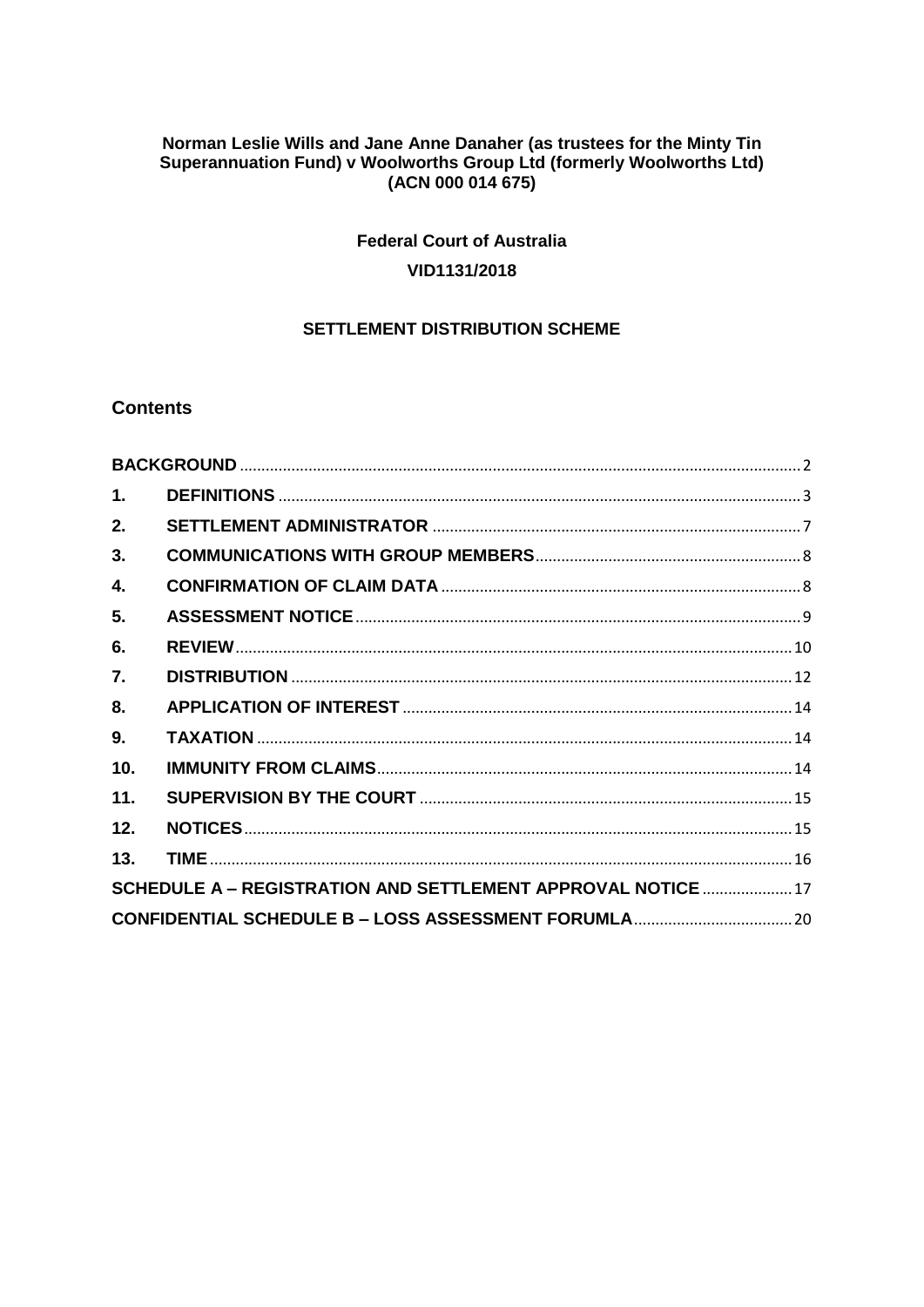## <span id="page-1-0"></span>**BACKGROUND**

- A. On 29 January 2021, the Applicants entered into a settlement agreement (the **Proposed Settlement**) to resolve the claims of the Applicants and Group Members against Woolworths Group Ltd (the **Respondent**). The Proposed Settlement is subject to approval by the Court.
- B. The Proposed Settlement provides for the Respondent to pay a total settlement sum of A\$44.5 million, inclusive of costs and interest (the **Settlement Sum**).
- C. The Applicants are represented by Maurice Blackburn. The Woolworths Class Action has been funded by International Litigation Funding Partners Pte Ltd (ILFP) (the **Funder**).
- D. This Settlement Distribution Scheme establishes a procedure for distributing the Settlement Sum to be paid by the Respondent pursuant to the Proposed Settlement, and is operative from the date of the Approval Order.
- E. Only those persons who are Registered Group Members are eligible to participate in the Settlement Distribution Scheme.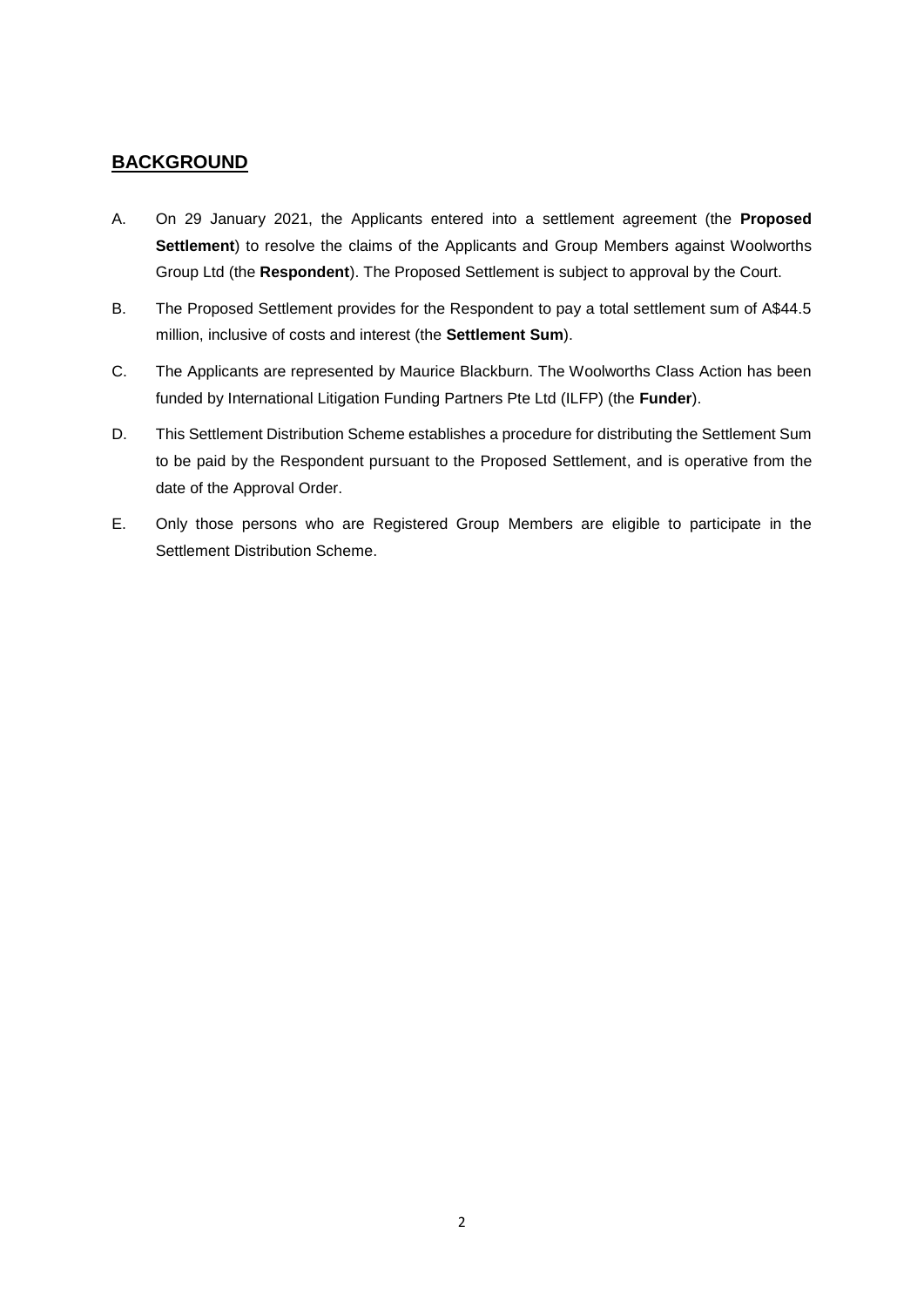#### <span id="page-2-0"></span>**1. DEFINITIONS**

*Administration Costs* means the Court-approved actual or estimated legal costs and disbursements incurred by the Administrator, calculated in accordance with the rates in the costs agreement(s) entered into between Maurice Blackburn and the Applicants in respect of the Woolworths Class Action, in connection with the administration of this Settlement Distribution Scheme, post the Approval Order.

*Administrator* means Maurice Blackburn, or such other person as appointed by the Court, as the Court-appointed administrator responsible for implementing this Settlement Distribution Scheme. Prior to the appointment of the Administrator, Maurice Blackburn will execute the functions of the Administrator under this Settlement Distribution Scheme in accordance with this Settlement Distribution Scheme and subject to Court approval.

*Administrator Staff* means the persons delegated by the Administrator to perform the functions necessary or convenient for the efficient implementation of this Settlement Distribution Scheme, and includes the Administrator in respect of those administrator staff.

*Applicants* means Norman Leslie Wills and Jane Anne Danaher (as trustees for the Minty Tin Superannuation Fund).

*Applicants' Legal Costs and Disbursements* means a sum, as approved by the Court, representing the Applicants' reasonable legal costs and disbursements on a solicitor and own client basis (calculated in accordance with the Applicants' retainer of Maurice Blackburn) incurred on their own behalf and on behalf of all or any Group Members in the Woolworths Class Action (including costs associated with obtaining approval of the Proposed Settlement and the preparation and administration of this Settlement Distribution Scheme up until and including the making of the Approval Order).

*Applicants' Reimbursement Payment* means an amount approved by the Court by way of compensation for time and expenditure reasonably incurred by the Applicants in the interests of prosecuting the Woolworths Class Action on their own behalf and on behalf of, and for the benefit of, all Group Members in the Woolworths Class Action.

*Approval Date* means the date on which the Approval Order is made.

*Approval Order* means the orders made by the Court approving the Proposed Settlement as recorded in the Settlement Deed and this Settlement Distribution Scheme in the Woolworths Class Action.

*Assessment (or Assessed Amount)* means the value of a Registered Group Member's claim calculated in accordance with the Loss Assessment Formula.

*Assessment Notice* means the notice, in a form to be determined by the Administrator, required by cl [5.3](#page-8-1) of this Settlement Distribution Scheme to be sent to each Registered Group Member setting out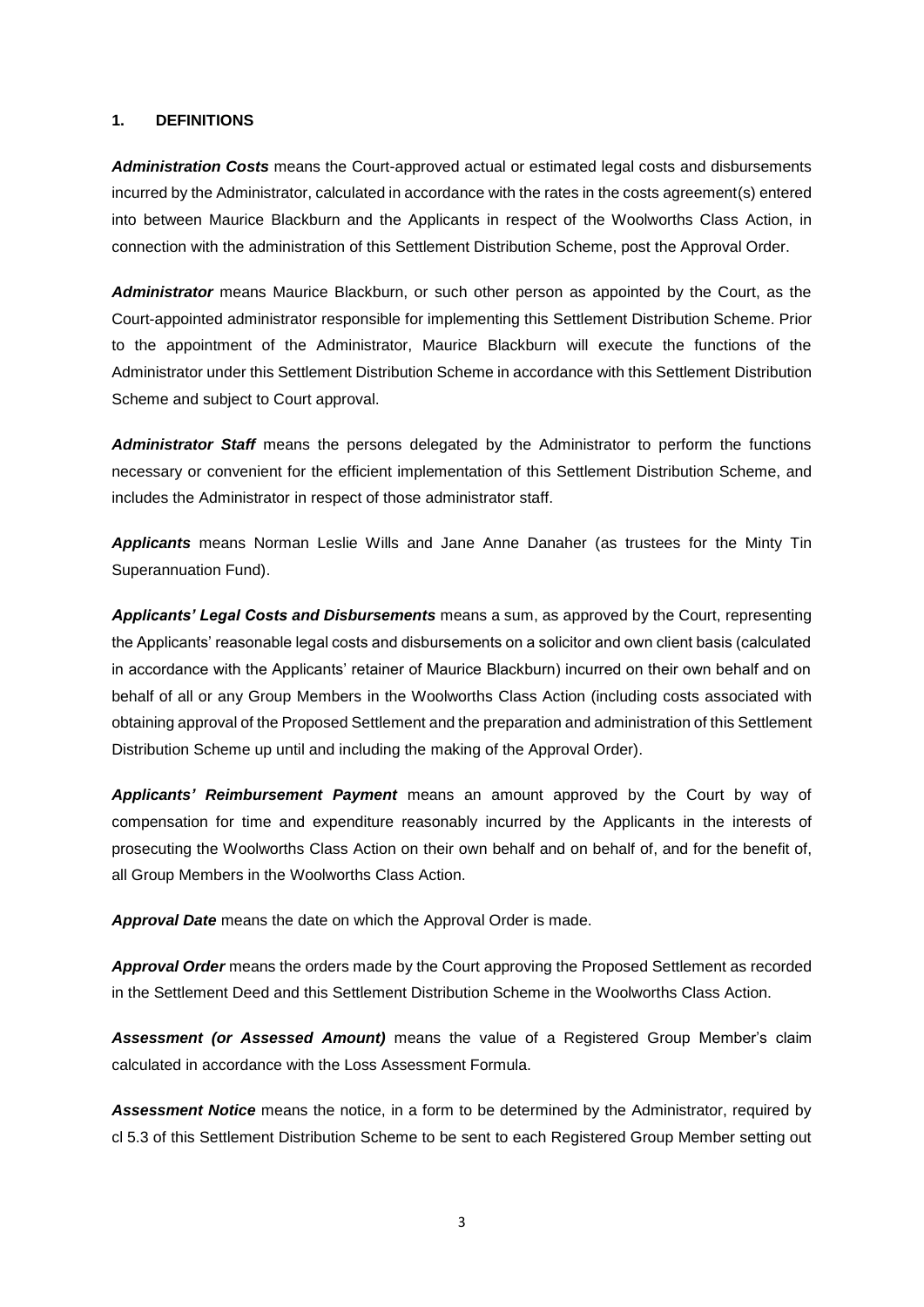the Assessment of the value of that Registered Group Member's claim (and, where the context permits, includes any Amended Assessment Notice under cl [5.4\)](#page-9-1).

*Claim Data* means the following information for each Registered Group Member: name, address, email address, telephone number, HIN or SRN (if provided), and Trade Data.

*Claim Period* means between 29 August 2014 and 5 May 2015 (inclusive) being the claim period specified in the Further Amended Statement of Claim filed in the Woolworths Class Action on 25 May 2020.

*Claims Database* means a database constructed by or on behalf of Maurice Blackburn to contain the Claim Data for each Registered Group Member.

*Correction Deadline* means the deadline to respond to a Trade Check Notice in accordance with cl [4.3.](#page-7-2)

*Court* means the Federal Court of Australia.

*Distribution* means a payment made to a Registered Group Member in accordance with cl [7.](#page-11-0)

*Final Distribution Amount* means an amount calculated in accordance with cl [7.3.](#page-11-1)

*Final Settlement Approval* means the end of the period specified in cl 3.1(a) of the Settlement Deed, being the date before which the Administrator must not deal in any way with the monies comprising the Settlement Sum.

*Funder* means International Litigation Funding Partners Pte Ltd.

*Funder's Commission* means an amount approved by the Court by way of remuneration to the Funder for it having funded the Woolworths Class Action on behalf of the Applicants and all Group Members.

*Group Member* means all persons who:

- (a) entered into a contract to acquire an interest in ordinary shares in the Respondent on or after 29 August 2014 and before 6 May 2015; and
- (b) suffered loss or damage by, or which resulted from, the conduct of the Respondent as alleged in the Applicants' Further Amended Statement of Claim filed in the Woolworths Class Action; and
- (c) were not any of the following as at 10 September 2018:
	- (i) a related party of the Respondent;
	- (ii) a related body corporate of the Respondent;
	- (iii) an associated entity of the Respondent;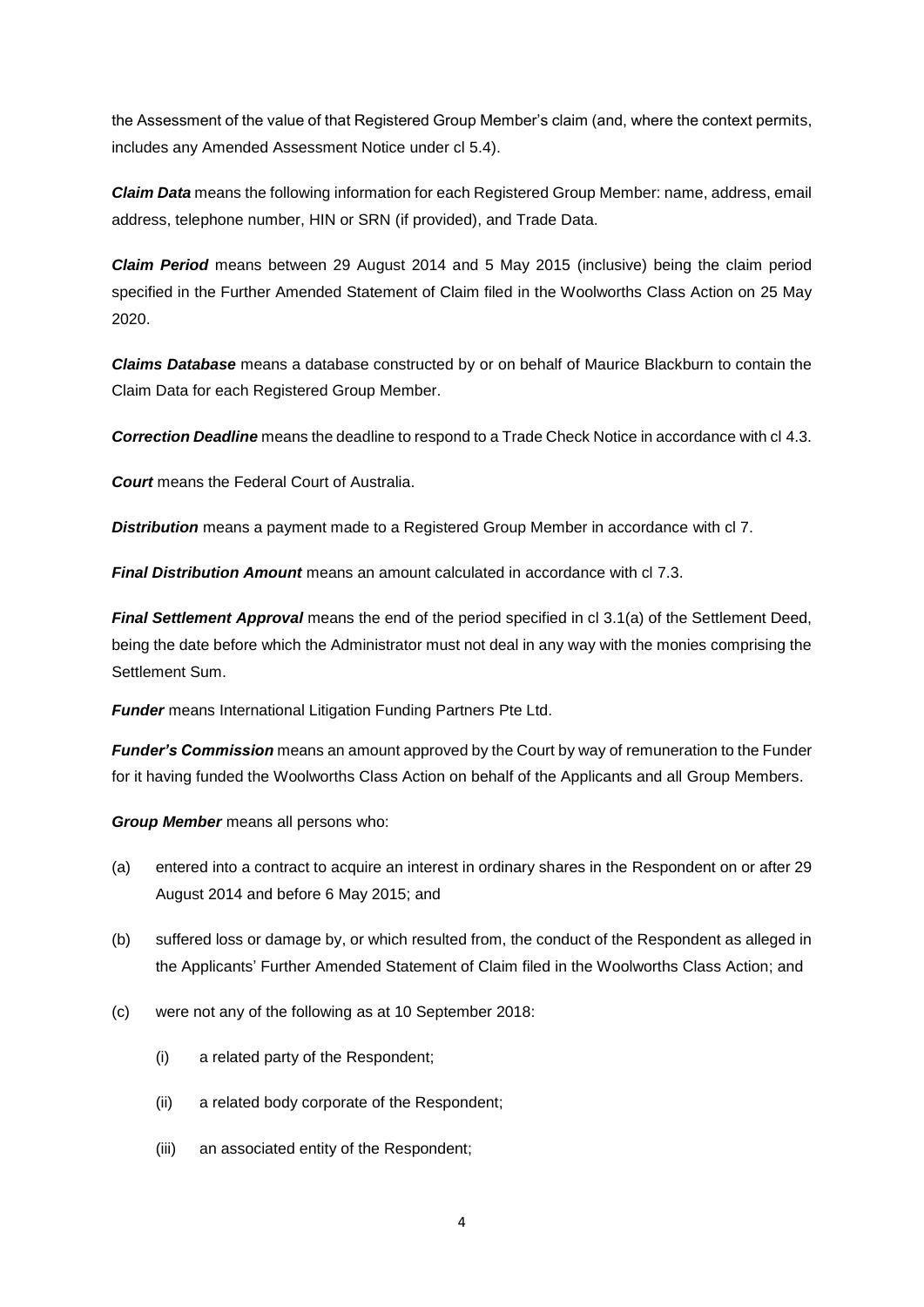- (iv) an officer or a close associate of the Respondent; or
- (v) a Justice, Registrar, District Registrar or Deputy District Registrar of the Federal Court of Australia or the High Court of Australia; and
- (d) did not opt-out of the Woolworths Class Action before the deadline of 4.00 pm (AEDT) on 13 December 2019 (or is not one of the persons listed in Schedule 1 to the Settlement Deed in respect of whom the Court makes an order permitting them to opt-out after that deadline).

*Independent Counsel* means a barrister of the Victorian Bar having at least 5 years post admission experience nominated by the Administrator, who is empowered by this Settlement Distribution Scheme to make a Review Determination.

*Interest* means interest earned on the monies held in the Settlement Distribution Fund.

*Loss Assessment Formula* means the formula by which Registered Group Members' claims are calculated as contained in Confidential Schedule B to this Settlement Distribution Scheme.

*Maurice Blackburn* means Maurice Blackburn Lawyers, the Applicants' solicitors in the Woolworths Class Action.

*Proposed Settlement* means the proposed settlement entered into on 29 January 2021 between the Applicants, the Respondent, Maurice Blackburn and the Funder to resolve the claims of the Applicants and Group Members in the Woolworths Class Action, as recorded in the Settlement Deed.

*Registration and Settlement Approval Notice* means the notice referred to in cl [3.2,](#page-7-3) and contained in Schedule A to this Settlement Distribution Scheme.

*Registered Group Member* means a Group Member who:

- (a) registered their claim before the deadline of 4.00 pm (AEDT) on 26 March 2021;
- (b) were otherwise deemed to have registered before that deadline by reason of having:
	- (i) executed a retainer with Maurice Blackburn and a funding agreement with the Funder; or
	- (ii) completed a Group Member Registration Form; or
- (c) are otherwise permitted by the Court to receive a Distribution.

*Remaining Balance* means the amount remaining in the Settlement Distribution Fund, following the cancellation by the Administrator of part or all of the Distributions to those Registered Group Members whose payments have been rejected or cheques remain un-presented for a period of 60 days.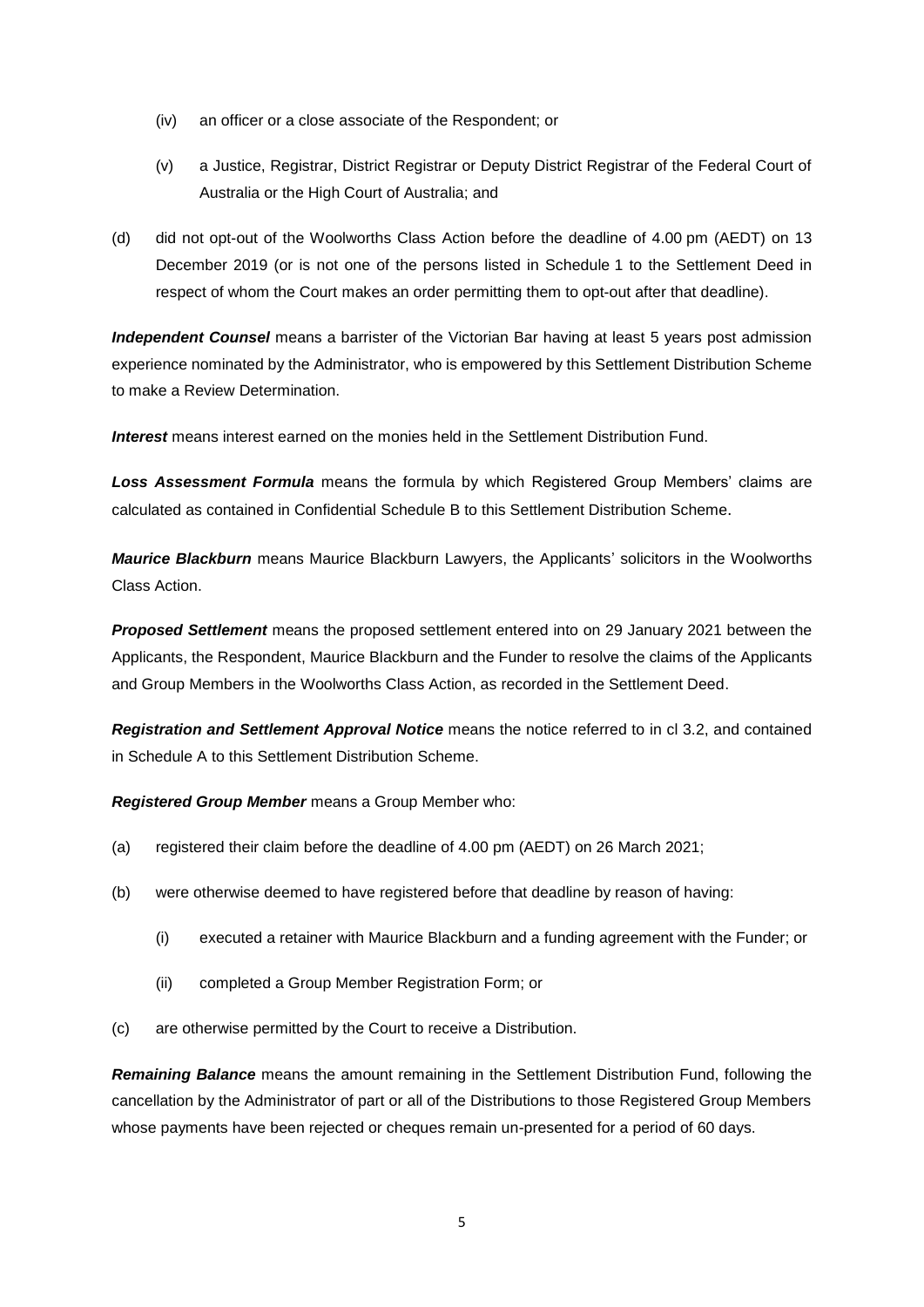*Remittance Notice* means the notice, in a form to be determined by the Administrator, to be sent to each Registered Group Member who has received a Distribution, setting out the following information:

- (a) the component of a Registered Group Member's Distribution, which for Australian income taxation purposes, represents a Distribution from the Settlement Distribution Fund;
- (b) the component of a Registered Group Member's Distribution, which for Australian income taxation purposes, represents a distribution from the interest earned on the Settlement Sum; and
- (c) for Registered Group Members who are located outside of Australia, or who have provided banking details for a bank account located outside of Australia, details of any amounts withheld from the interest component noted at (b) above.

*Residual Settlement Sum* means the amount of the Settlement Sum, together with interest, remaining after deduction of the amounts listed at cl [7.1](#page-11-2) (and any other applicable deductions, including (but not limited to) tax liabilities and applicable bank fees and charges).

*Respondent* or *WOW* means Woolworths Group Ltd.

*Review Determination* means a written determination of Independent Counsel providing notice to the Registered Group Member and the Administrator of the calculation and the result of a Review under cll [6.4](#page-10-0) and [6.5.](#page-10-1)

*Review Request* means the procedure outlined in cl [6.](#page-9-0)

**Settlement Deed** means the settlement deed between the Applicants, the Respondent, Maurice Blackburn and the Funder dated 29 January 2021 and any variation thereto in accordance with its terms.

*Settlement Distribution Fund* means the amount of the Settlement Sum, together with any interest, held in an interest-bearing account opened by Maurice Blackburn with an authorised deposit-taking institution (ADI).

*Settlement Distribution Scheme* means the terms of this settlement distribution scheme as approved by the Court, including Schedules.

*Settlement Sum* means the sum of A\$44.5 million.

*Successful Review* means a review conducted in accordance with cl [6](#page-9-0) that results in a Review Determination in favour of the Registered Group Member's Review Request.

*Trade Check Notice* means a notice sent by the Administrator to a Registered Group Member, setting out the name of the Registered Group Member, HIN or SRN (where available) and the Trade Data held in the Claims Database for that Registered Group Member.

*Trade Data* means: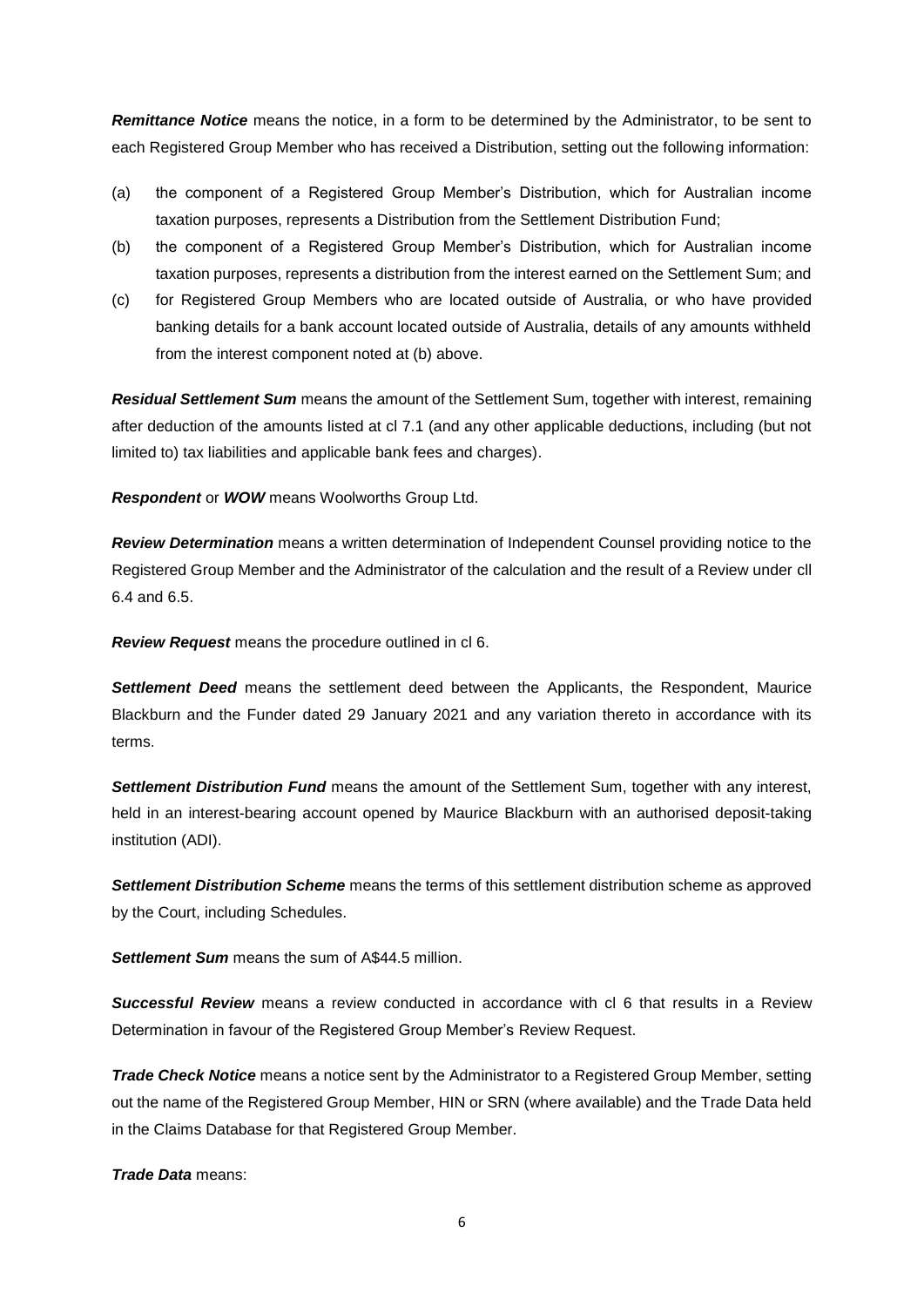- (a) the name of the Registered Group Member;
- (b) the number of WOW shares held by each Registered Group Member as at close of trade on 28 August 2014;
- (c) for each acquisition of WOW shares during the Claim Period, the date of acquisition and quantity of shares acquired; and
- (d) for each sale of WOW shares during the Claim Period, the date of sale and quantity of shares sold.

*Woolworths Class Action* means the Federal Court of Australia proceeding VID 1131 of 2018.

#### <span id="page-6-0"></span>**2. SETTLEMENT ADMINISTRATOR**

- 2.1. This Settlement Distribution Scheme shall be administered and applied by the Administrator.
- 2.2. The Administrator will, subject to and in accordance with this Settlement Distribution Scheme:
	- (a) hold the Settlement Distribution Fund on trust until the Settlement Distribution Fund is distributed; and
	- (b) distribute the Settlement Distribution Fund as expeditiously as possible and, in any event, within six months after the making of the Approval Order (or such other date as may be ordered by the Court).
- 2.3. The Administrator, in discharging any function or exercising any discretion conferred by this Settlement Distribution Scheme, shall administer the Settlement Distribution Scheme fairly according to its terms, as a duty owed to the Court in priority to any obligation owed to the Applicants or any individual Registered Group Member.
- 2.4. Notwithstanding anything elsewhere contained in this Settlement Distribution Scheme, the Administrator may at any time and in its sole discretion correct any error, slip or omission occurring during its administration of the Settlement Distribution Scheme.
- 2.5. Where a Registered Group Member is a Group Member by virtue of a trustee, investment manager, custodian, responsible entity or agent acting on their behalf, the Administrator may rely on any information, instruction or declaration provided by that trustee, investment manager, custodian, responsible entity or agent as if it had been provided by the Registered Group Member themselves.
- 2.6. The Administrator and the Administrator Staff, in discharging any function or exercising any power or discretion conferred by this Settlement Distribution Scheme, shall not be liable for any loss to Group Members arising by reason of any mistake or omission made in good faith or of any other matter or thing except wilful and individual fraud and wrongdoing on the part of the Administrator or the Administrator Staff who are sought to be made liable.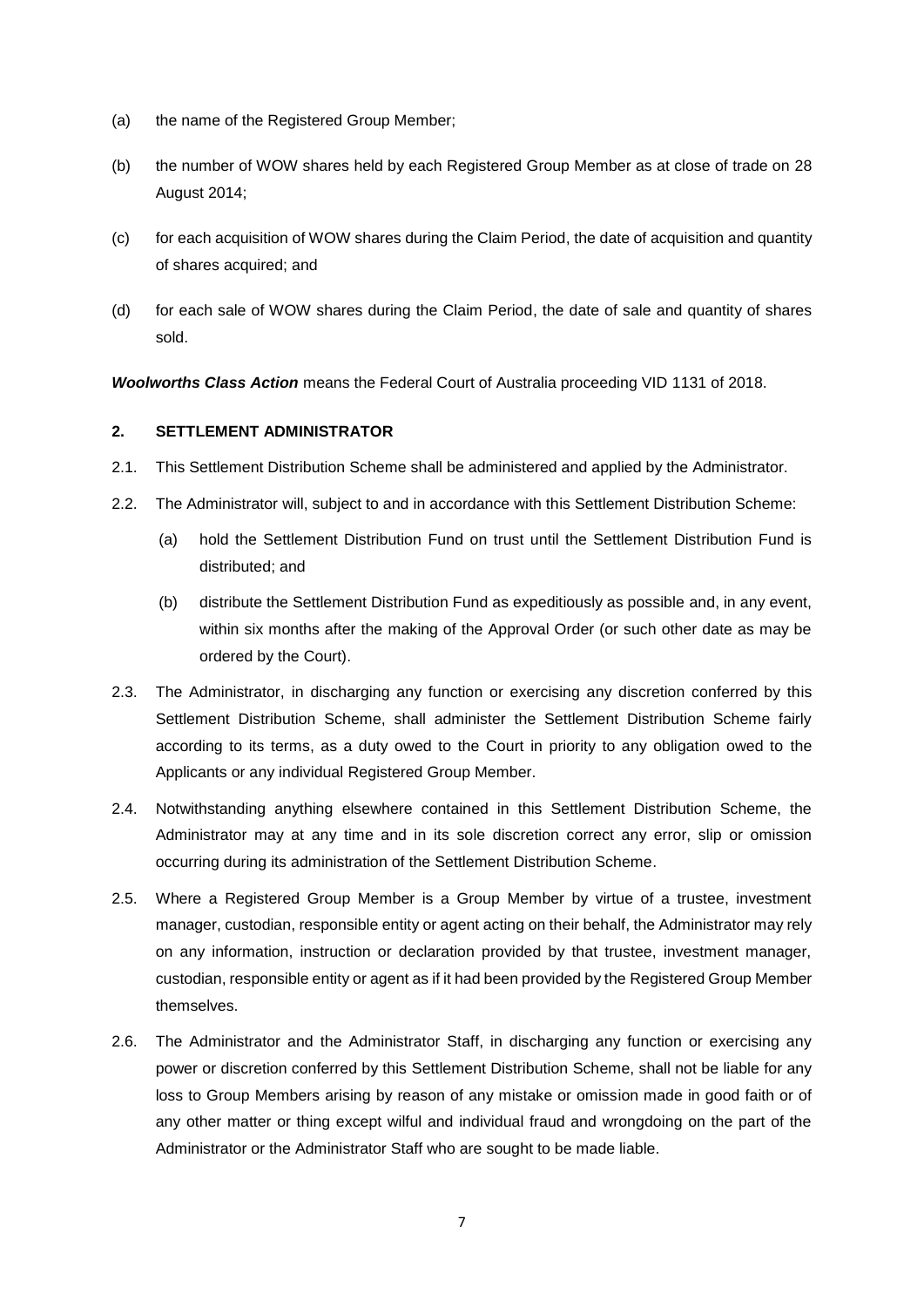#### <span id="page-7-0"></span>**3. COMMUNICATIONS WITH GROUP MEMBERS**

#### *Letter to Registered Group Members re Registration and Settlement Approval Notice*

3.1. In the week commencing 15 February 2021, Maurice Blackburn sent a letter to all Registered Group Members informing them of the Proposed Settlement, and that a Court approved form will be distributed to all Group Members regarding the Proposed Settlement (Registration and Settlement Approval Notice). This letter informed the Registered Group Members that they were already registered in the Woolworths Class Action and therefore did not need to respond to the Registration and Settlement Approval Notice (unless they wished to lodge an objection to the Proposed Settlement).

#### *Registration and Settlement Approval Notice*

- <span id="page-7-3"></span>3.2. On *[insert date]* 2021, the Registration and Settlement Approval Notice, in the form approved by the Court on 12 February 2021, was distributed in the manner outlined in the orders made on that day.
- 3.3. The Registration and Settlement Approval Notice provided Group Members with information about the Proposed Settlement, the steps for unregistered Group Members to register to participate in the Proposed Settlement and their right to object to the Proposed Settlement and the steps they would be required to take to raise an objection
- 3.4. The Registration and Settlement Approval Notice is annexed at Schedule A to this Settlement Distribution Scheme.

#### <span id="page-7-1"></span>**4. CONFIRMATION OF CLAIM DATA**

- <span id="page-7-5"></span>4.1. At all times, the Administrator must use reasonable endeavours to ensure the accuracy of the Claims Database, including, to the extent necessary, updating the Claims Database for any amended or corrected Trade Data provided under this clause, requesting further information or documents from a Registered Group Member or requesting further information or documents from third parties.
- 4.2. The Administrator will distribute a Trade Check Notice to all Registered Group Members as soon as practicable after the Approval Date.
- <span id="page-7-4"></span><span id="page-7-2"></span>4.3. If, within 21 days after the date of distribution of the Trade Check Notices to all Registered Group Members (**Correction Deadline**), a Registered Group Member does not, in response to a Trade Check Notice, notify the Administrator that the Trade Data held for that Registered Group Member is incorrect or incomplete or requires amendment, the Administrator may rely upon the Trade Data for that Registered Group Member contained in the Trade Check Notice as true and correct for the purposes of this Settlement Distribution Scheme.
- 4.4. Where, within the period stipulated at cl [4.3](#page-7-4) above, a Registered Group Member notifies the Administrator that the Trade Data listed in a Trade Check Notice is incorrect or incomplete and requires amendment, the Administrator may, subject to cl [4.1,](#page-7-5) request the Registered Group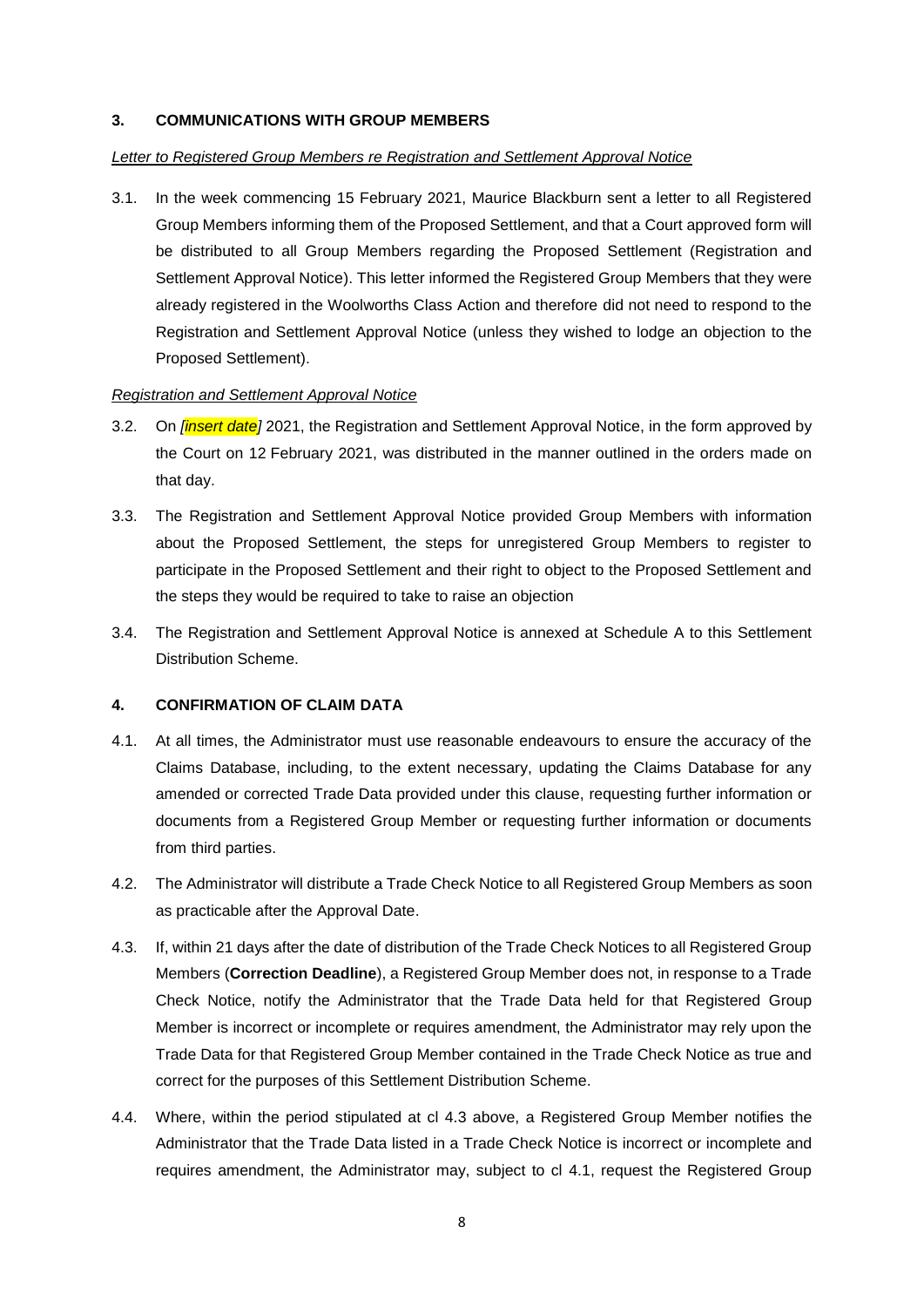Member to provide such information or documentation as is necessary to verify the amendment and may make changes to the Claims Database if so satisfied.

- <span id="page-8-4"></span>4.5. After the conclusion of the period set out at cl [4.3](#page-7-4) above, no amendments to a Registered Group Member's Trade Data may be made, unless necessary as a result of an error, slip or omission on the part of the Administrator or as the result of a Successful Review.
- <span id="page-8-2"></span>4.6. Notwithstanding any other clause in this Settlement Distribution Scheme, if in the opinion of the Administrator, at any stage a Registered Group Member's Claim Data contains insufficient information or does not otherwise substantiate a Registered Group Member's claim, the Administrator may, by written notice, require the Registered Group Member to provide and verify by a statutory declaration or other means that the Administrator deems appropriate and within a time that the Administrator deems reasonable, such further information as the Administrator may require.
- 4.7. For the avoidance of doubt, if:
	- (a) following a request made to a Registered Group Member by the Administrator pursuant to cl [4.6;](#page-8-2) or
	- (b) after the Administrator's reasonable attempts to contact a Registered Group Member to make a request pursuant to cl [4.6,](#page-8-2)

that Registered Group Member's Claim Data continues to contain insufficient information or does not otherwise substantiate the Registered Group Member's claim, such as to render the Administrator unable to provide an Assessment Notice to that Registered Group Member, the Registered Group Member shall forfeit any right to receive a distribution from the Settlement Distribution Fund.

#### <span id="page-8-0"></span>**5. ASSESSMENT NOTICE**

- <span id="page-8-3"></span>5.1. As soon as practicable after completion of the steps set out in cl [4,](#page-7-1) the Administrator shall undertake an Assessment for each Registered Group Member under this Settlement Distribution Scheme by applying the Loss Assessment Formula, based on the Trade Data contained in the Claims Database in relation to each Registered Group Member.
- 5.2. As soon as practicable after the calculation of the Assessment for each Registered Group Member under cl [5.1,](#page-8-3) the Administrator will review and confirm that the Loss Assessment Formula has been correctly applied.
- <span id="page-8-1"></span>5.3. Once the Administrator is satisfied that the Loss Assessment Formula has been correctly applied, the Administrator shall deliver to each Registered Group Member an Assessment Notice, containing:
	- (a) the Claim Data relating to that Registered Group Member;
	- (b) the Assessment of that Registered Group Member's claim calculated in accordance with cl [5.1;](#page-8-3)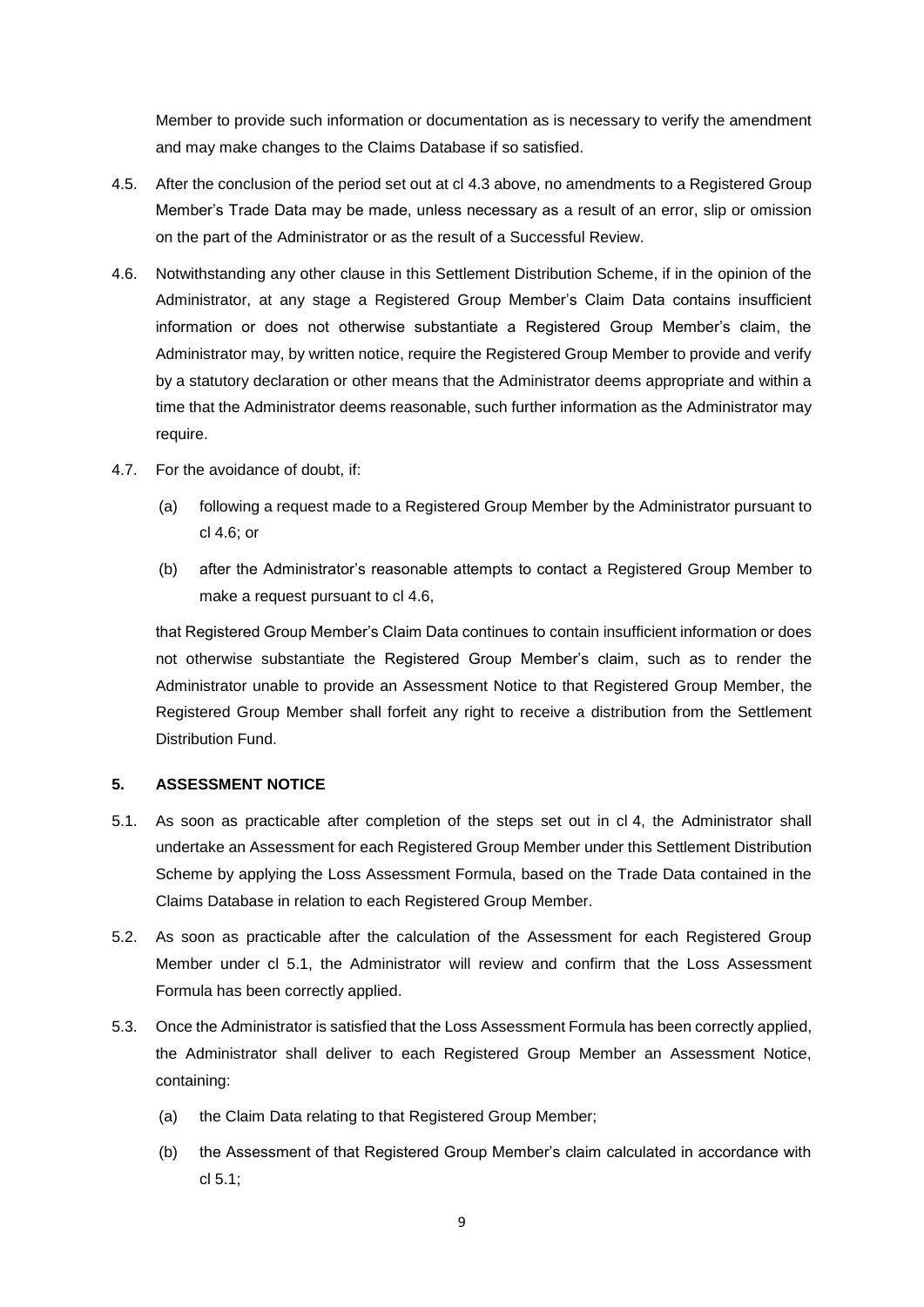- (c) the Administrator's reasonable estimate of the Registered Group Member's expected Distribution under the Settlement Distribution Scheme (having regard to the amounts to be deducted from the Settlement Distribution Fund listed at cl [7.1\)](#page-11-2);
- (d) the terms of cll [5.4](#page-9-1) to [5.6](#page-9-2) below;
- (e) the availability and terms of the Review procedure in cl [6](#page-9-0) below;
- (f) any other information that the Administrator considers would assist Registered Group Members in determining whether to seek a Review;
- (g) where the Registered Group Member's Assessment is greater than zero (0), details any actions required of the Registered Group Member to provide sufficient payment details to the Administrator to enable the Administrator to make payment of that Registered Group Member's Distribution in accordance with cl [7.](#page-11-0)
- <span id="page-9-1"></span>5.4. If, within 28 days of the date of the Assessment Notice, a Registered Group Member notifies the Administrator of any error, slip or omission in the Assessment Notice not related to that Registered Group Member's Trade Data, the Administrator may, in its absolute discretion, correct the Claims Database and send to that Registered Group Member an Amended Assessment Notice.
- 5.5. For the avoidance of doubt, consistent with cl [4.5,](#page-8-4) a Registered Group Member cannot make or request changes to their Trade Data following receipt of an Assessment Notice.
- <span id="page-9-2"></span>5.6. The accuracy of an Assessment Notice shall be deemed to be accepted by a Registered Group Member, unless the Registered Group Member, within 28 days of the date of the Assessment Notice, delivers to the Administrator a written request for a Review (**Review Request**) together with copies of all documents on which the Registered Group Member relies for the purposes of the Review, including any statement of reasons for seeking the Review.

#### <span id="page-9-0"></span>**6. REVIEW**

- 6.1. Consistent with cl [5.6,](#page-9-2) all Review Requests must be in writing and be sent to the Administrator, together with any supporting documentation.
- 6.2. Upon receipt of a Review Request, the Administrator shall review the request and copies of documents on which the Registered Group Member relies for the purposes of the Review and:
	- (a) if satisfied that the Review Request discloses an error, slip or omission by the Administrator or any other administrative or clerical error, correct the notice to which the request relates; or
	- (b) in all other cases, refer the Review Request to the Independent Counsel.
- <span id="page-9-3"></span>6.3. If a Review Request is referred to the Independent Counsel, the Independent Counsel may by written notice direct the Registered Group Member to submit such further documentation in support of the Review as the Independent Counsel may consider appropriate. Such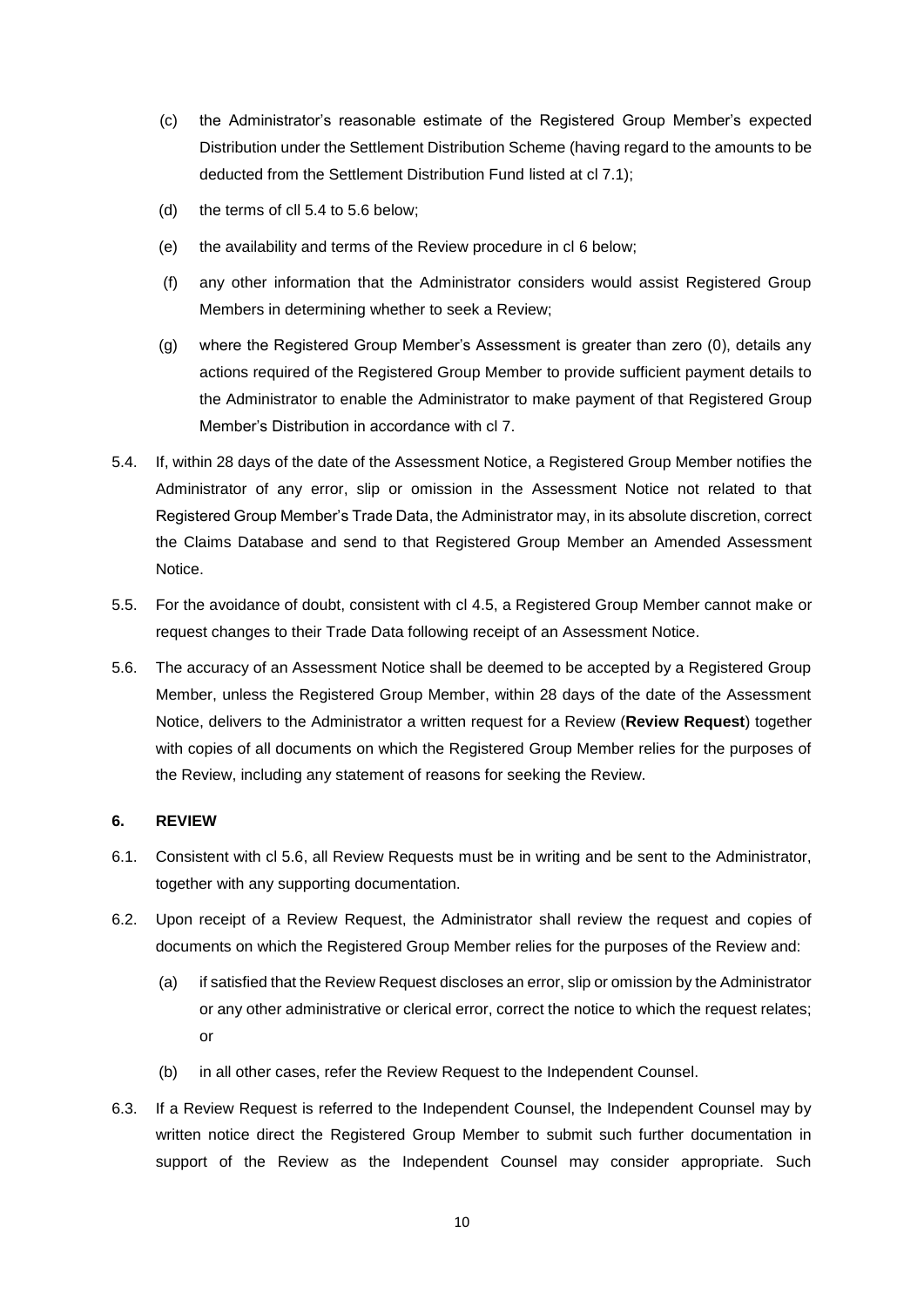documentation must be submitted within 14 days of the date of any such written notice, failing which the Review Request shall be deemed never to have been made and the accuracy of the Assessment Notice shall be deemed to be accepted by the Registered Group Member.

- <span id="page-10-0"></span>6.4. The Independent Counsel shall, within 14 days after:
	- (a) the receipt by the Administrator of the Review Request; or
	- (b) receipt by the Independent Counsel of documentation provided in response to a written direction under cl [6.3,](#page-9-3)

whichever is the later:

- (c) make an Assessment of the Registered Group Member's claim in accordance with the methodology prescribed in cl [5.1;](#page-8-3) and
- (d) give written notice of the result of the Review to the Registered Group Member and the Administrator (**Review Determination**).
- <span id="page-10-1"></span>6.5. A Review Determination is final and binding, save that, prior to the expiry of 7 days after notice is given of the Review Determination in accordance with cl [6.4,](#page-10-0) the Registered Group Member has liberty to apply to the Court only on a question of law arising from the Review Determination.
- <span id="page-10-2"></span>6.6. A Registered Group Member requesting a Review shall pay the costs of the Review calculated at \$800, exclusive of GST, for the first two hours' attendance by the Independent Counsel (or any part thereof) and \$450 per hour, exclusive of GST, for each subsequent hour (or any part thereof).
- 6.7. The Independent Counsel may, by written notice, require a Registered Group Member to pay to the Administrator an amount the Independent Counsel reasonably estimates will represent the cost of the Review, which will be held by the Administrator on trust for the purposes of paying the costs of the Review upon presentation by the Independent Counsel of a tax invoice. If this amount is not provided as required within 10 days of the date that the written notice requiring payment into trust was sent to the Registered Group Member requesting the Review, the Independent Counsel shall issue a Review Determination confirming the Registered Group Member's Assessment Notice, noting that no payment has been made into trust as required.
- <span id="page-10-3"></span>6.8. If no further documentation is requested by the Independent Counsel under cl [6.3](#page-9-3) in respect of a Registered Group Member's request for Review, and that Registered Group Member's request results in a Successful Review, the Registered Group Member will be reimbursed from the Settlement Distribution Fund for any costs of the Successful Review paid by the Registered Group Member in accordance with cl [6.6.](#page-10-2) The reimbursed costs of the Successful Review will be deemed to be Administration Costs.
- 6.9. If any costs of a Review (other than a Successful Review for which the Registered Group Member is entitled to reimbursement under cl [6.8\)](#page-10-3) have not been paid by a Registered Group Member before any distribution to that Registered Group Member, the Administrator shall deduct those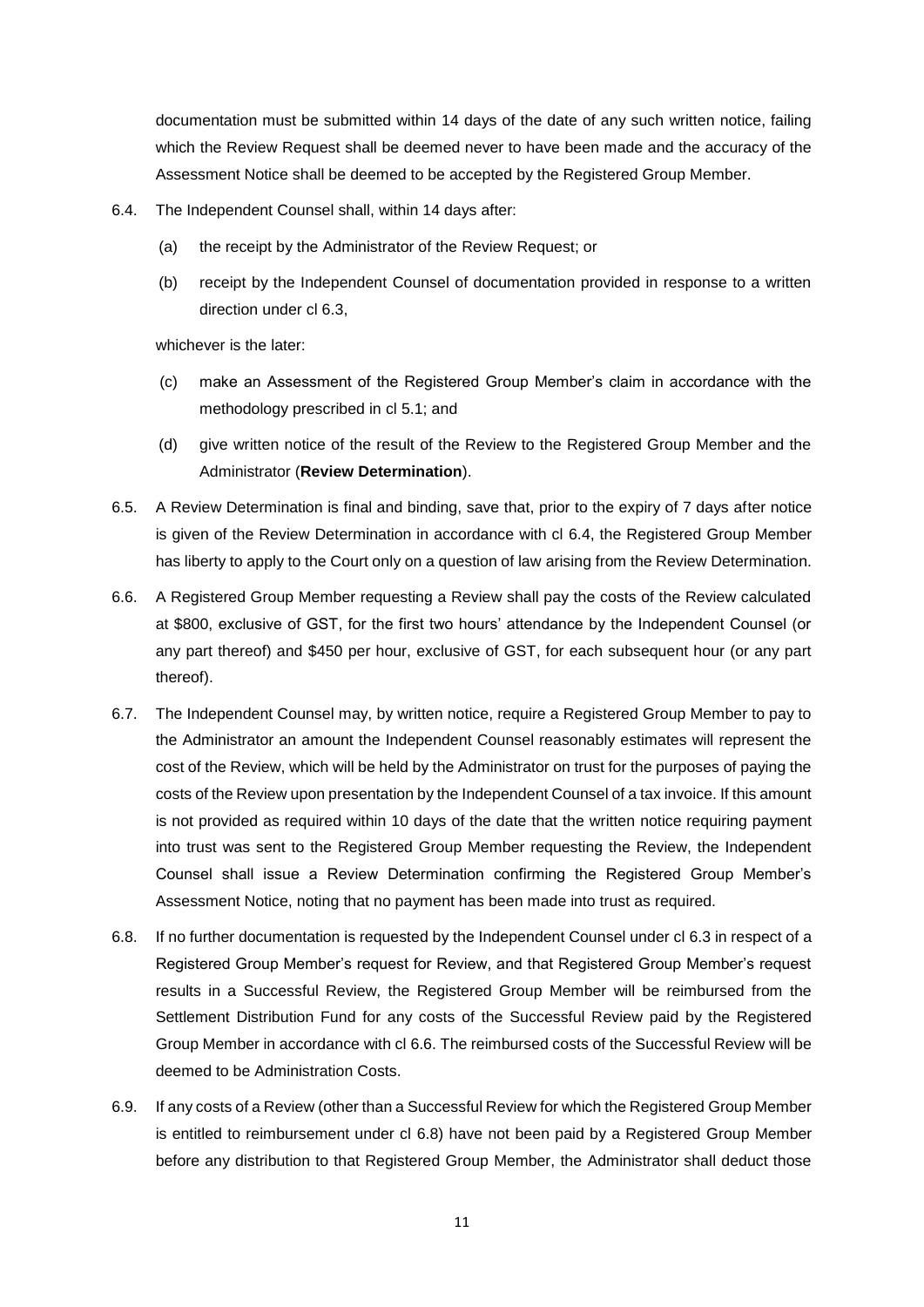costs from any sum which otherwise would be distributed to the Registered Group Member who sought the Review in priority to all other entitlements. That Registered Group Member shall remain liable for any costs not recovered by a deduction pursuant to this clause and the Administrator, in administering the Settlement Distribution Scheme, may apply to the Court for an order requiring the Registered Group Member to pay those costs.

#### <span id="page-11-0"></span>**7. DISTRIBUTION**

- <span id="page-11-6"></span><span id="page-11-2"></span>7.1. Prior to any distribution from the Settlement Distribution Fund to Registered Group Members, the Settlement Sum shall be treated as a common fund and the Administrator will make the following payments from the Settlement Distribution Fund:
	- (a) an amount to the Applicants for the Applicants' Reimbursement Payment;
	- (b) an amount to the Applicants for the Applicants' Legal Costs and Disbursements;
	- (c) an amount to the Administrator for Administration Costs incurred by the Administrator. Any additional amounts of Administration Costs expected to be incurred in the future by the Administrator, above the amount specified in the Approval Order, will be reserved by the Administrator for future payment once incurred and approved by the Court and will not be included in any Distribution to be effected pursuant to cl [7.2;](#page-11-3) and
	- (d) an amount to the Funder for the Funder's Commission.
- <span id="page-11-3"></span>7.2. Once any reviews in accordance with cl [6](#page-9-0) are completed and the payments referred to in cl [7.1](#page-11-2) are made, the Administrator will use the Loss Assessment Formula to calculate the Final Distribution Amount payable to each Registered Group Member from the amount remaining in the Settlement Distribution Fund (being the Residual Settlement Sum).
- <span id="page-11-1"></span>7.3. The Residual Settlement Sum shall be distributed to individual Registered Group Members in the proportion which the final Assessed Amount bears to the aggregate Assessed Amount for all Registered Group Members (being a pro rata distribution). Each individual Registered Group Member's distribution calculated in accordance with this clause constitutes the Registered Group Member's Final Distribution Amount.
- <span id="page-11-5"></span>7.4. For the avoidance of doubt, no payments shall be made pursuant to cl [7.1,](#page-11-2) and no Final Distribution Amounts shall be paid to Registered Group Members, until after Final Settlement Approval.
- <span id="page-11-4"></span>7.5. The Distribution of Final Distribution Amounts to Registered Group Members will be attempted by electronic funds transfer, except where:
	- (a) a Registered Group Member demonstrates to the Administrator's satisfaction that distribution by electronic funds transfer is impracticable for that Registered Group Member; or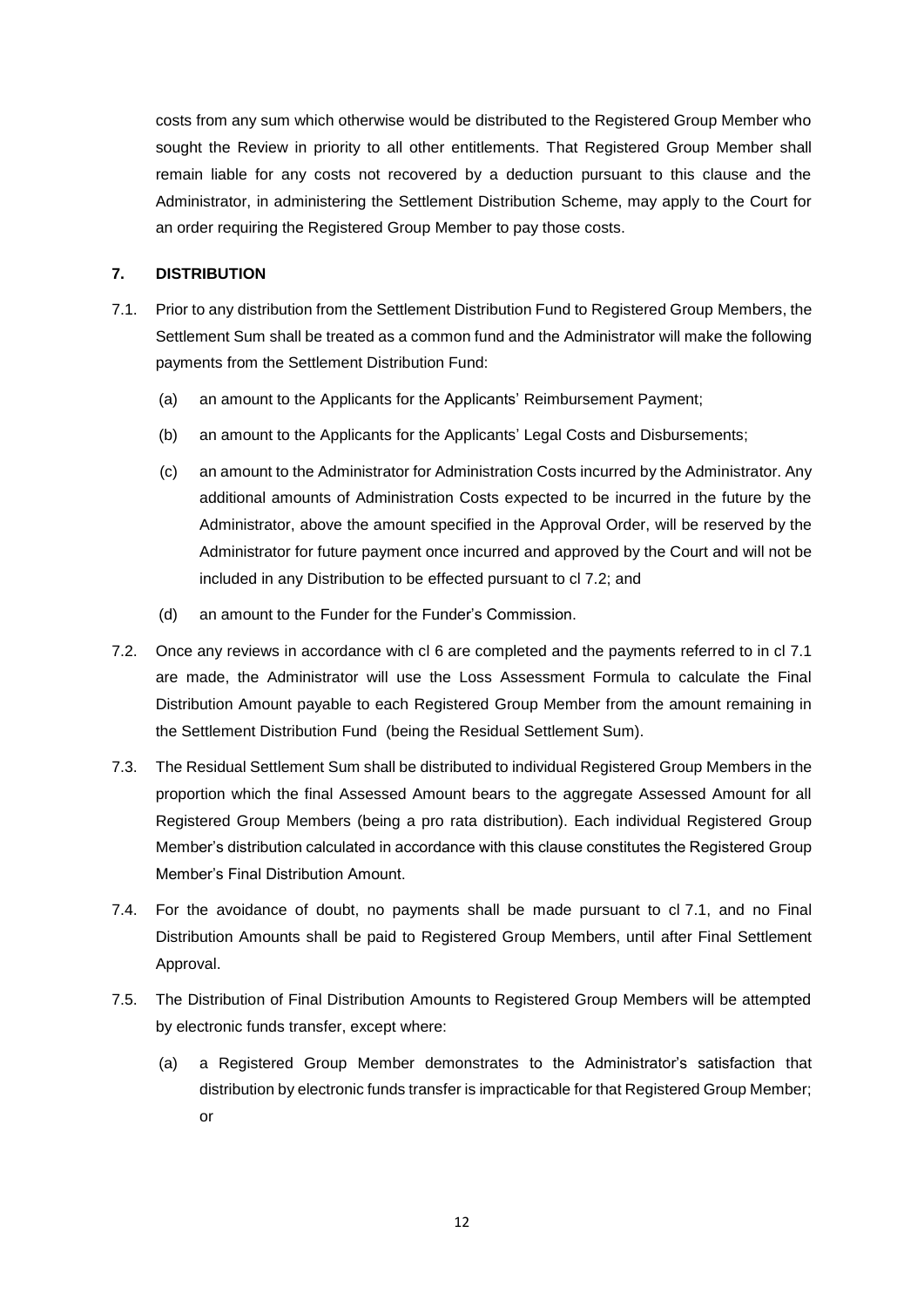- (b) the Administrator, in its absolute discretion, considers that another method would be more conducive to effecting a timely distribution to any Registered Group Member or group of Registered Group Members.
- <span id="page-12-0"></span>7.6. Following the first attempted distribution of Final Distribution Amounts by electronic funds transfer, any further Distributions may, at the discretion of the Administrator, be made by issuing cheques.
- 7.7. As soon as practicable after Distribution to Registered Group Members, the Administrator shall send a Remittance Notice to each Registered Group Member who has received a Distribution.
- 7.8. For the avoidance of doubt, the Administrator is not obliged to (but may, in its absolute discretion) make further inquiries, after payment of the Distribution to each Registered Group Member, of:
	- (a) those Registered Group Members whose electronic funds transfer payment under cl [7.5](#page-11-4) above was unable to be processed due to incorrect account information provided by the Registered Group Member; and/or
	- (b) those Registered Group Members who were sent a cheque for their Distribution but have not presented that cheque for payment,

and the costs of any such inquiries and any additional costs associated with further attempts at payment may be deducted from the Distribution of the Registered Group Member in respect of whom those costs were incurred.

- 7.9. If, after distribution of the Final Distribution Amounts referred to in cll [7.4](#page-11-5) to [7.6,](#page-12-0) there remain any payments or cheques that have been rejected or remain un-presented for a period of 60 days, then:
	- (a) the Distribution shall be deemed to have been made, such that Registered Group Members shall have no claim against the Administrator or the Settlement Distribution Fund; and
	- (b) the Administrator shall cancel the payment or the cheque and distribute any Remaining Balance in the Settlement Distribution Fund as follows:
		- i. by paying an amount to the Administrator for any additional Administration Costs incurred by the Administrator, above the amount in the Approval Order, since the payment made in cl [7.1\(c\);](#page-11-6) and
		- ii. if the Remaining Balance results in an individual pro rata distribution payment to all eligible Registered Group Members of less than or equal to \$50.00 – by paying the residual funds to the Public Interest Advocacy Centre; or
		- iii. if the Remaining Balance results in an individual pro rata distribution payment to any eligible Registered Group Members exceeding \$50.00 – by distributing the residual pro rata amount to Registered Group Members whose Final Distribution Amounts were successfully paid or processed, provided however that any further individual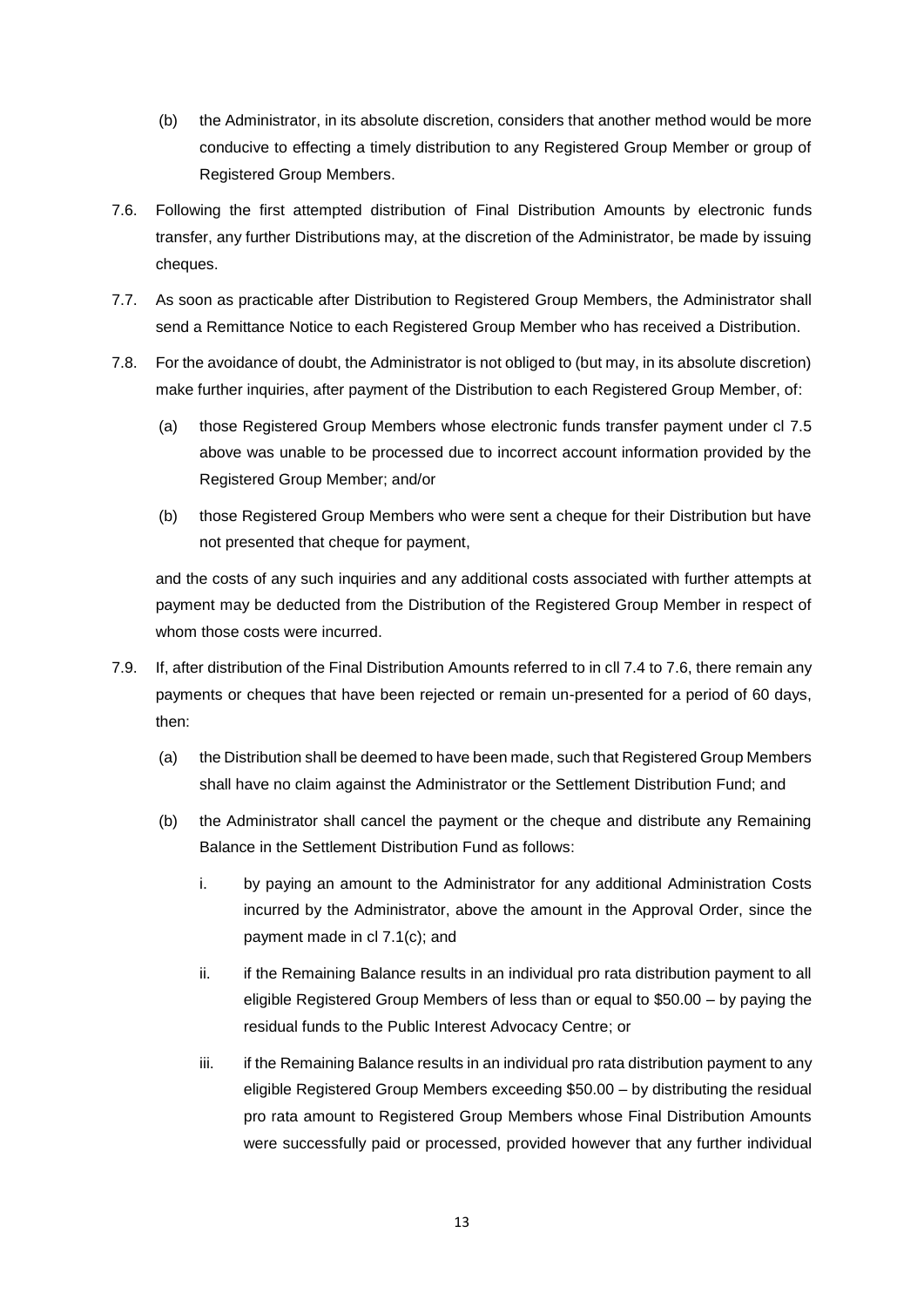distributions that would be less than \$50.00 shall instead be aggregated and paid to the Public Interest Advocacy Centre;

iv. any payments or cheques issued to eligible Registered Group Members under this clause that are then rejected or remain unpresented for a further 45 days shall be cancelled and paid to the Public Interest Advocacy Centre.

### <span id="page-13-0"></span>**8. APPLICATION OF INTEREST**

- 8.1. Interest may be applied, in the first instance, to payment of Administration Costs.
- 8.2. Any additional Administration Costs incurred by the Administrator, above the amount in the Approval Order, shall be paid to the Administrator out of the Settlement Distribution Fund before any final distribution of the Settlement Distribution Fund.
- 8.3. Any Interest which is not otherwise required for the payment of Administration Costs will form part of the Settlement Distribution Fund and be available for distribution to Registered Group Members.
- 8.4. The Administrator may at any time convert the Settlement Distribution Fund to a non-interest earning account if it determines that the cost of administering the taxation implications of further interest being earned on the Settlement Distribution Fund will be disproportionate to the further interest expected to be earned.

#### <span id="page-13-1"></span>**9. TAXATION**

9.1. The Administrator is required to comply with the taxation obligations of any trust created for the benefit of Registered Group Members in the course of the settlement administration and may seek expert advice to enable this. Any tax that the Administrator may be required to pay in respect of an individual Registered Group Member may be deducted from that Registered Group Member's entitlement to the Settlement Distribution Fund. Any taxation obligations payable in respect of any trust(s) created by the establishment of the Settlement Distribution Fund will be deducted from the Settlement Distribution Fund.

#### <span id="page-13-2"></span>**10. IMMUNITY FROM CLAIMS**

- 10.1. The completion of Distributions made pursuant to cl [7](#page-11-0) shall satisfy any and all rights, claims or entitlements of all Group Members in or arising out of the Woolworths Class Action.
- 10.2. The Administrator will have no liability to any Registered Group Member who does not receive a Distribution or receives a Distribution in an incorrect amount arising from:
	- (a) the provision of incorrect or otherwise insufficient Trade Data by the Registered Group Member, or persons acting on their behalf;
	- (b) a failure of the Registered Group Member, or persons acting on their behalf, to correct their Trade Data recorded on the Claims Database in accordance with the Settlement Distribution Scheme;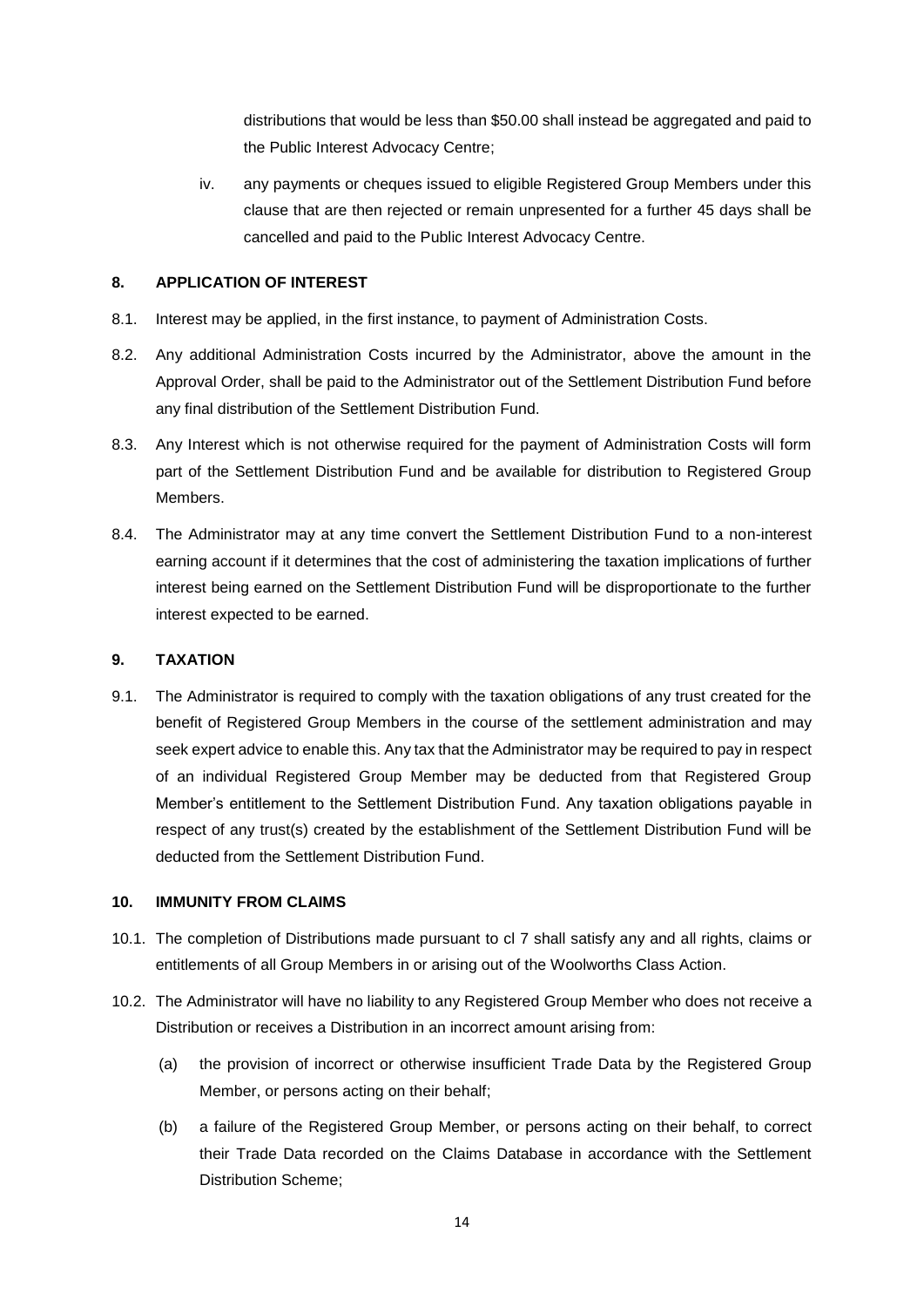- (c) incorrect or otherwise insufficient bank account information provided by the Registered Group Member or persons acting on their behalf;
- (d) fraudulent conduct of a party other than the Administrator;
- (e) an electronic funds transfer using the bank account information provided by the Registered Group Member, or persons acting on their behalf;
- (f) a Registered Group Member's failure to receive a communication described in the Settlement Distribution Scheme or who, for any other reason, failed to submit documentation to the Administrator or the Court within a time limit set under the Settlement Distribution Scheme; and/or
- (g) any error or omission by the Administrator.

### <span id="page-14-0"></span>**11. SUPERVISION BY THE COURT**

- 11.1. The Administrator may refer any issues arising in relation to the Settlement Distribution Scheme or the administration of the Settlement Distribution Scheme to the Court for determination.
- 11.2. On the application of the Administrator, or of its own motion, the Court may vary or amend the terms of this Settlement Distribution Scheme.
- 11.3. Any costs incurred by the Administrator in any such reference to the Court, or in any application made by the Administrator, shall be deemed to be Administration Costs, unless the Court otherwise orders.
- 11.4. At the hearing of the application for the Approval Order the Applicants and the Respondent will jointly request the Court to make final orders:
	- (a) dismissing the Proceeding with no order as to costs as between the parties; and
	- (b) vacating all orders as to costs previously made in the Proceeding,

with such orders to take effect from the date on which the final Distribution from the Settlement Distribution Fund is confirmed by the Administrator to the Court.

#### <span id="page-14-1"></span>**12. NOTICES**

- <span id="page-14-2"></span>12.1. Any notice or communication to be given pursuant to this Settlement Distribution Scheme, sent by the Administrator, shall be deemed given and received for all purposes associated with this Settlement Distribution Scheme if it is:
	- (a) addressed to the person to whom it is given; and
	- (b) either:
		- i. sent by email to that person's email address as nominated by or on behalf of the Registered Group Member and recorded on the Claims Database and no email "undelivered" reply is received by the sender; or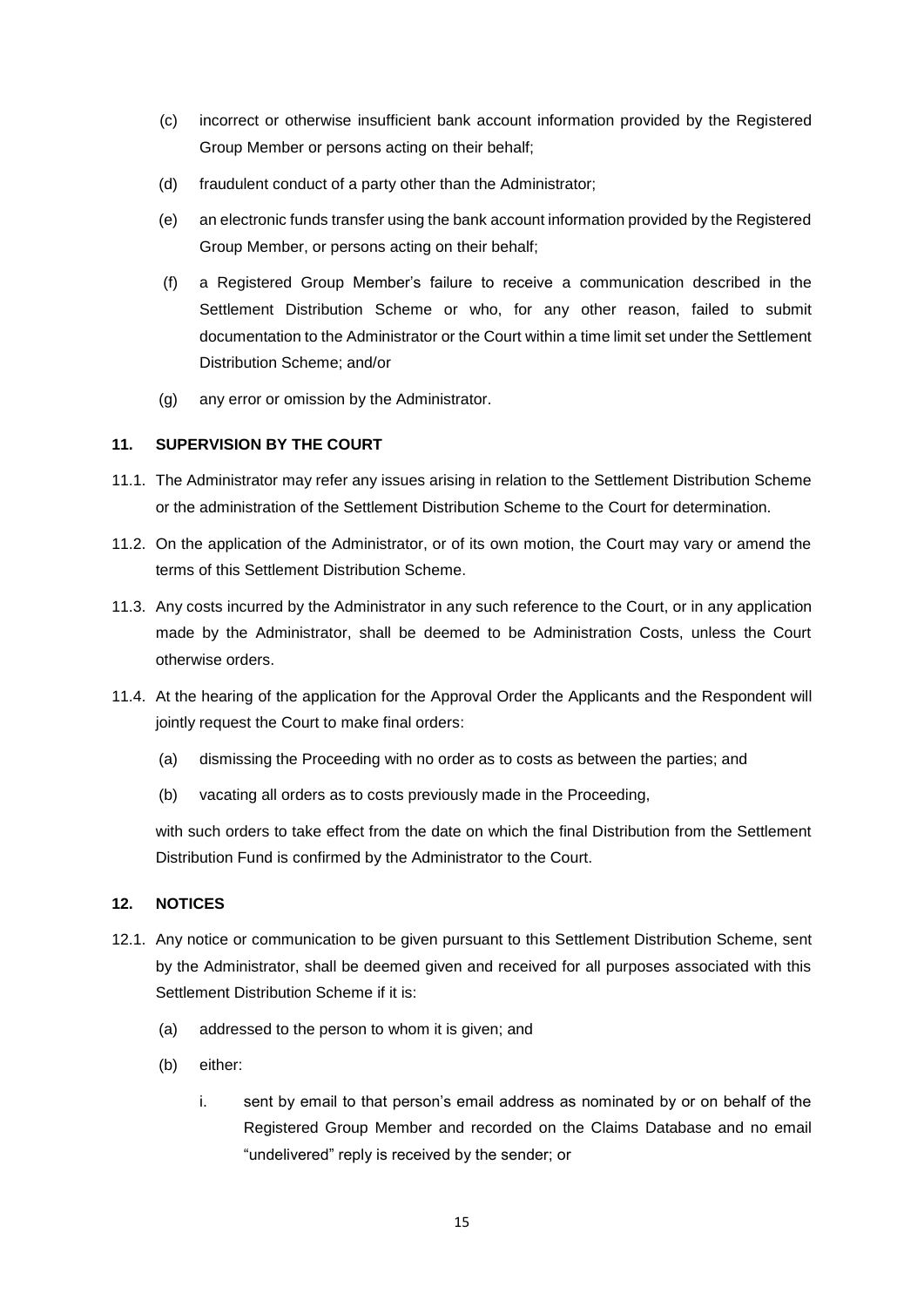- ii. sent by pre-paid mail, to that person's postal address as nominated by or on behalf of the Registered Group Member and recorded on the Claims Database and the notice is not returned to sender.
- 12.2. Any notice or communication that complies with this clause will be deemed to be given and received:
	- (a) if it was sent by email, at the time it was sent;
	- (b) if it was sent by mail to an addressee in Australia, three clear business days after being sent; or
	- (c) if it was sent by mail to an addressee overseas, five clear business days after being sent.
- 12.3. Where a Registered Group Member is not a natural person and one person has been nominated as the designated contact in respect of multiple Registered Group Members, it is sufficient for the purpose of giving notice or communications that any of the provisions of cl [12.1](#page-14-2) are complied with in relation to that nominated person.
- 12.4. The Administrator is required to accept changes to address details provided and verified by Registered Group Members up until the point of Distribution.
- 12.5. The Administrator's contact details are as follows unless and until the Administrator notifies the sender otherwise:

By mail: Woolworths Class Action (Settlement Administration Team) Maurice Blackburn Level 21, 380 La Trobe Street MELBOURNE VIC 3000

By email: [Woolworths@mauriceblakburn.com.au](mailto:Woolworths@mauriceblakburn.com.au)

## <span id="page-15-0"></span>**13. TIME**

- 13.1. The time for doing any act or thing under this Settlement Distribution Scheme may be extended by the Administrator in its absolute discretion.
- 13.2. The time for doing any act or thing under this Settlement Distribution Scheme may be extended by order of the Court.
- 13.3. Within two (2) business days of the completion of the administration of this Settlement Distribution Scheme the Administrator shall inform the Court and the parties in writing that this has occurred.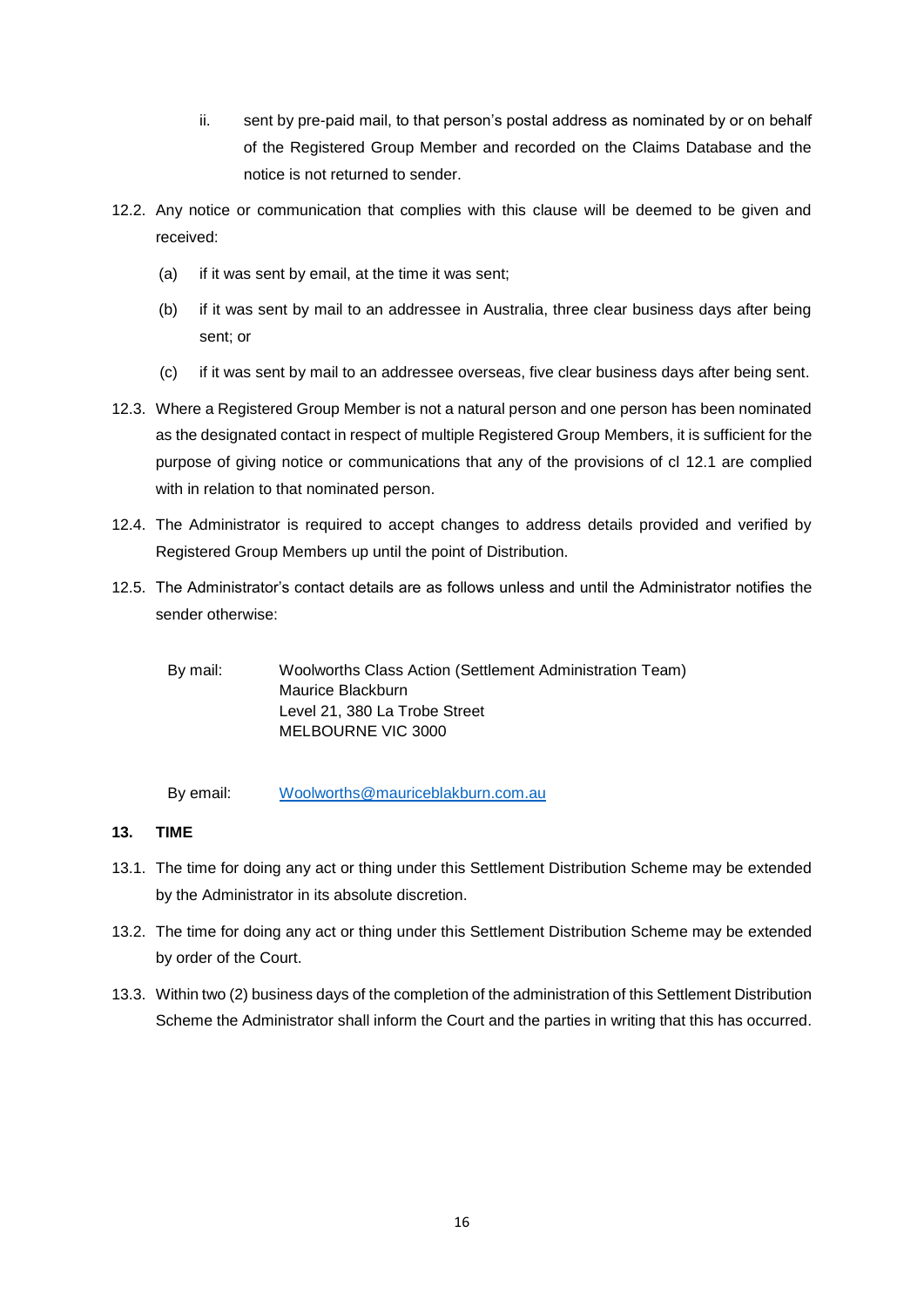## <span id="page-16-0"></span>**SCHEDULE A – REGISTRATION AND SETTLEMENT APPROVAL NOTICE**

# **REGISTRATION AND SETTLEMENT APPROVAL NOTICE FEDERAL COURT OF AUSTRALIA WOOLWORTHS CLASS ACTION** *Wills & Anor v Woolworths Group Ltd* **(VID 1131 of 2018)**

#### **PLEASE READ THIS NOTICE CAREFULLY**

*This notice is provided pursuant to orders made by the Federal Court of Australia on 12 February 2021. It contains important information about the proposed settlement of a class action brought on behalf of persons who entered into a contract to acquire an interest in ordinary shares of Woolworths Group Ltd (formerly Woolworths Ltd) (ASX:WOW) (Woolworths) during the period 29 August 2014 to 5 May 2015 (inclusive). You should read this notice carefully, as your legal rights may be affected by the proposed settlement.*

- 1. A class action has been commenced in the Federal Court of Australia against Woolworths by Norman Leslie Wills and Jane Anne Danaher as trustees for the Minty Tin Superannuation Fund on behalf of all persons who (save for some limited exceptions):
	- a. entered into a contract to acquire an interest in ordinary shares in Woolworths during the period 29 August 2014 to 5 May 2015 (inclusive); and
	- b. suffered loss or damage by, or which resulted from, the conduct of Woolworths alleged in the class action,

#### (**Woolworths Class Action**).

- 2. You have received this notice because you have been identified as someone who may satisfy the above criteria, and may therefore be one of the group members on whose behalf the Woolworths Class Action has been commenced. If you do not satisfy the above criteria, you may ignore this notice. If you do satisfy the above criteria, you should read this notice carefully.
- 3. The parties to the Woolworths Class Action have agreed to a proposed settlement of the action, under which Woolworths will pay (without admission of liability) a total of **\$44.5 million** (inclusive of costs and interest) in full and final settlement of the claims of group members in the class action. The settlement must first be approved by the Federal Court as being fair and reasonable before it is binding on group members. If approved, after deduction of certain amounts in respect of the legal and funding costs associated with the conduct of the class action, the balance of that amount will be distributed to group members who register to receive money under the settlement on or before 26 March 2021. If you want to receive any money under the settlement, you must register by 26 March 2021 unless you have already registered. If you want to object to the proposed settlement (i.e. argue that the Court should not approve it), you must do so by 26 March 2021.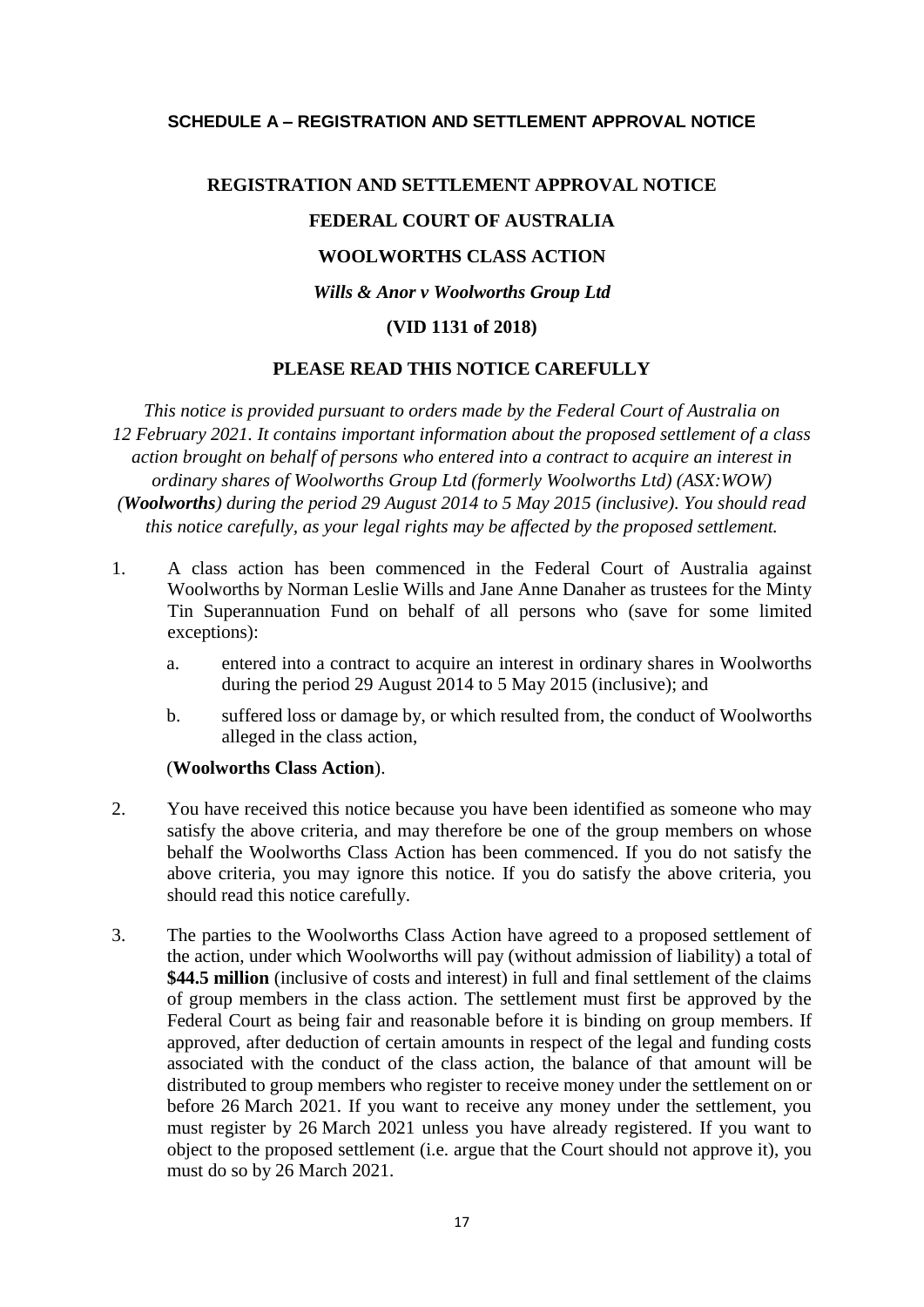- 4. The purpose of this notice is to advise group members of the proposed settlement of the Woolworths Class Action, and how it may affect their rights. Further detailed information is contained on the website of Maurice Blackburn [\(https://www.mauriceblackburn.com.au/class-actions/current-class](https://www.mauriceblackburn.com.au/class-actions/current-class-actions/woolworths-class-action/)[actions/woolworths-class-action/\)](https://www.mauriceblackburn.com.au/class-actions/current-class-actions/woolworths-class-action/), and you are encouraged to read that information.
- 5. The proposed settlement of the Woolworths Class Action, and the steps (if any) which group members may wish to take in response to this notice, will differ depending on their particular circumstances as summarised below:
	- a. *Registered Group Members***:** Group members who have previously registered with Maurice Blackburn to participate in the Woolworths Class Action need not do anything in response to this notice (unless they wish to object to the proposed settlement, in which case they may submit a 'Notice of Objection to Proposed Settlement' in accordance with the instructions on Maurice Blackburn's website). Group members who have previously registered with Maurice Blackburn will be entitled to participate in the proposed settlement of the class action, and to receive a distribution from the settlement sum, in the event that the proposed settlement is ultimately approved by the Court (and provided they otherwise qualify) – they need not, and should not, re-register with Maurice Blackburn, as their existing registration remains valid.
	- b. *Unregistered Group Members***:** Group members who have not previously registered with Maurice Blackburn may do three things:
		- **Option A:** Register to participate in the proposed settlement of the Woolworths Class Action by **4.00 pm (AEDT) on 26 March 2021** (in which case, you may be entitled to receive a distribution from the proposed settlement of the class action, in the event that it is ultimately approved by the Court, and provided you otherwise qualify).
		- **Option B:** Do nothing (in which case, if the proposed settlement of the Woolworths Class Action is approved by the Court, you will not be entitled to receive a distribution from the settlement sum). You will, however, still be bound by the settlement and claims you may have against Woolworths will be extinguished.
		- **Option C:** Group members may (in addition to Option A or Option B) object to the proposed settlement of the Woolworths Class Action. If you want to object to the settlement, but nevertheless participate in the settlement in the event that your objection is overruled and the settlement is approved, you should follow both Option A and Option C together.

There are different consequences depending on which of the above you choose. Further details in relation to each of the above options, including the consequences and steps required, are set out on Maurice Blackburn's website [\(https://www.mauriceblackburn.com.au/class-actions/current-class](https://www.mauriceblackburn.com.au/class-actions/current-class-actions/woolworths-class-action/)[actions/woolworths-class-action/\)](https://www.mauriceblackburn.com.au/class-actions/current-class-actions/woolworths-class-action/).

c. **Former Group Members:** Group members who submitted an opt out notice prior to the Court-imposed deadline of 4.00 pm (AEDT) on 13 December 2019 need not do anything in response to this notice. By choosing to opt out of the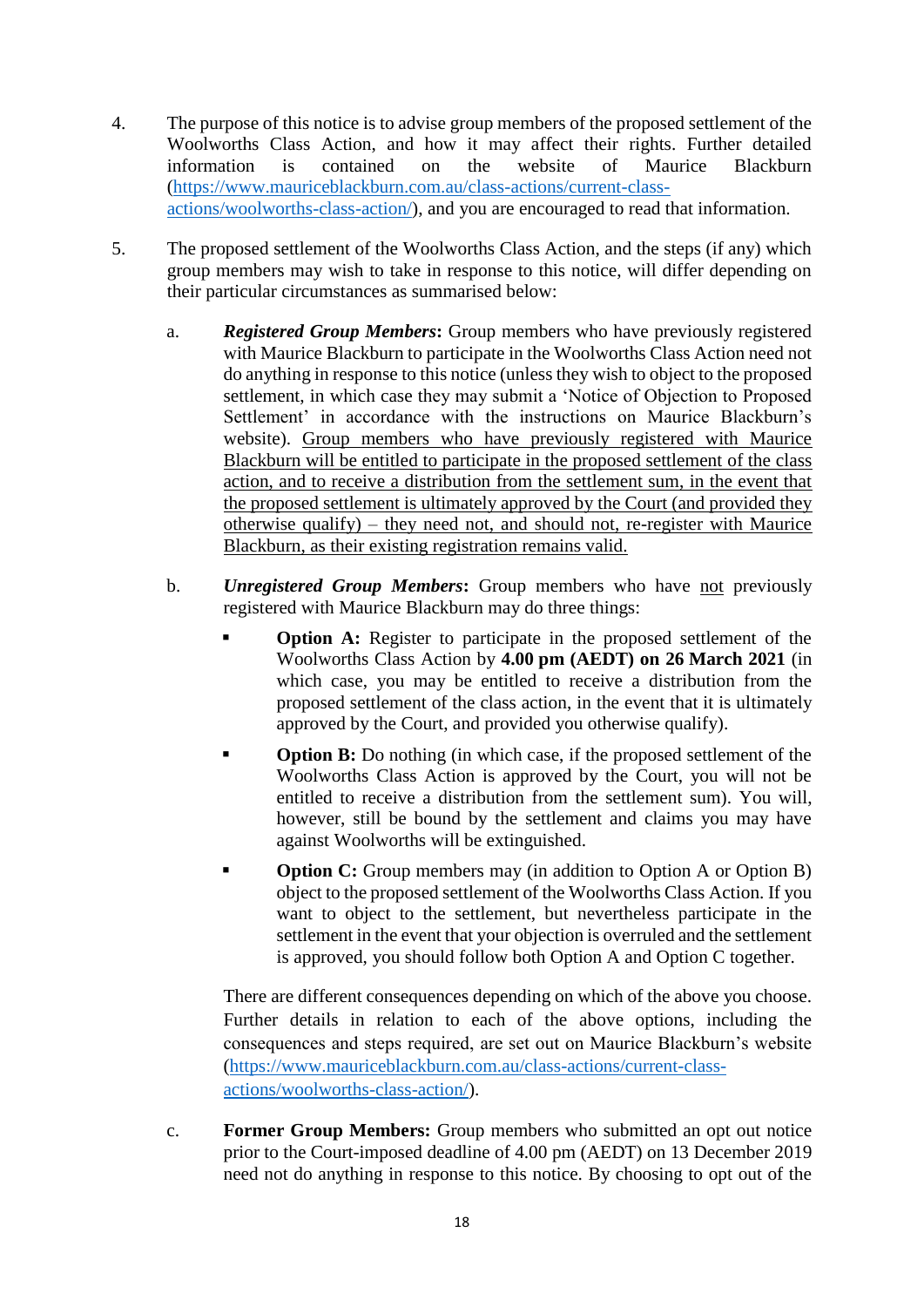Woolworths Class Action, you are no longer a group member in the class action, and will not be affected by the class action or the proposed settlement of the class action.

As indicated above, further information is available on Maurice Blackburn's website [\(https://www.mauriceblackburn.com.au/class-actions/current-class-actions/woolworths-class](https://www.mauriceblackburn.com.au/class-actions/current-class-actions/woolworths-class-action/)[action/\)](https://www.mauriceblackburn.com.au/class-actions/current-class-actions/woolworths-class-action/), under the following headings:

- **Why is the following information important?**
- **What is a class action?**
- **What is the Woolworths Class Action?**
- **Are you a Group Member in the Woolworths Class Action?**
- **Are Group Members liable for legal costs?**
- **The Proposed Settlement**
- **The Settlement Approval Process**
- **What do Group Members need to do?**
	- o **Registered Group Members**
	- o **Unregistered Group Members**
	- o **Former Group Members**
- **Relevant documents**
- **What if you have further questions?**